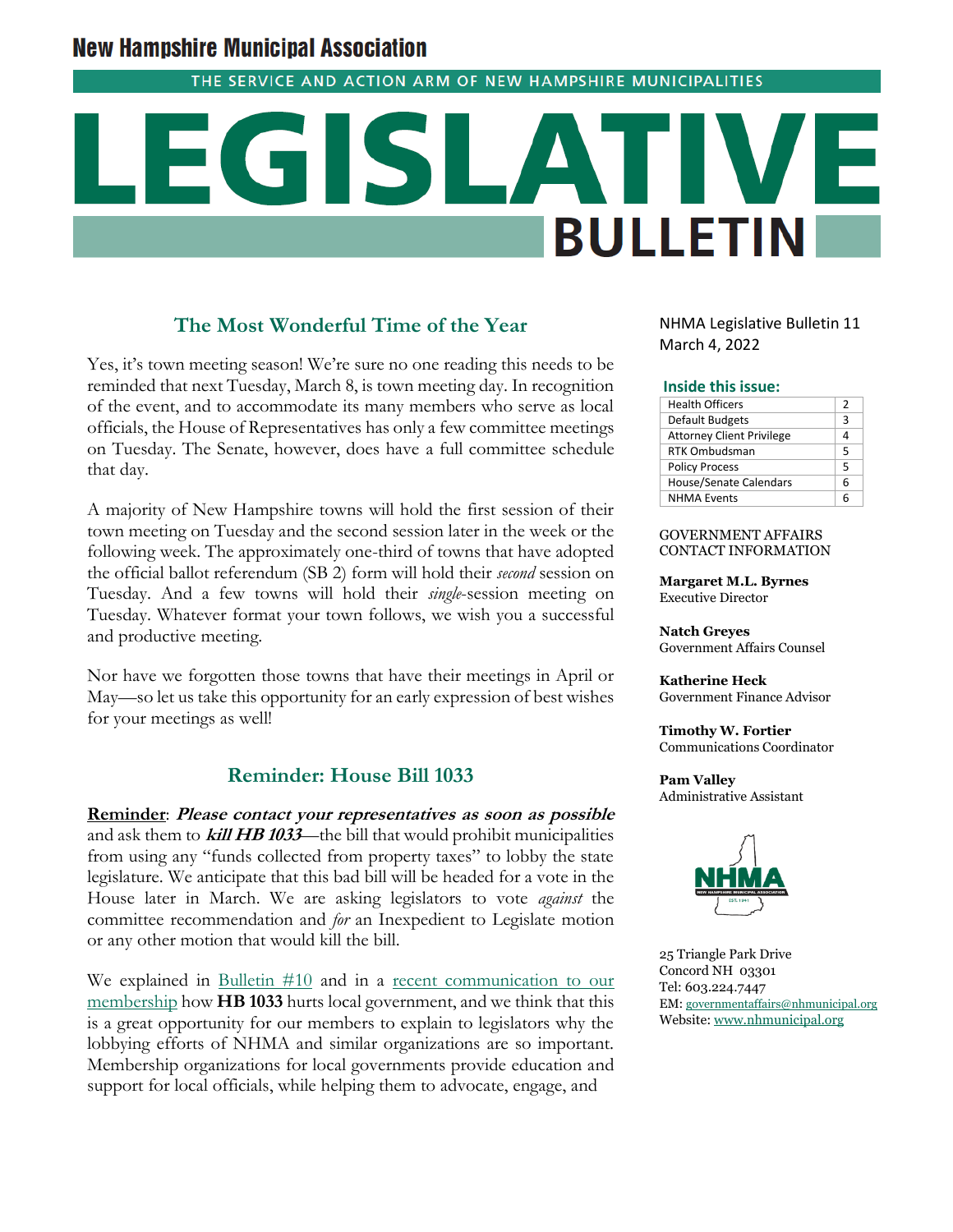work with the legislature and other policymakers in an efficient and beneficial way. When the pandemic shut down the world [in 2020,](https://www.nhmunicipal.org/legislative-bulletin/2020-nhma-final-legislative-bulletin) it was advocacy efforts at the state legislature that crafted a workable solution to delayed town meetings; brought \$32 million in federal CARES Act funds to cities; and *still* helped secure \$50 million in state funding for cities and towns to deal with PFAS in drinking water. The very [next year,](https://www.nhmunicipal.org/legislative-bulletin/2021-nhma-legislative-bulletin-final) advocacy efforts at the state legislature resulted in 30 percent of meals and rooms tax revenue being distributed to towns and cities, with a total estimated value of \$196 million dollars. This year, municipal advocacy helped the House [reverse a committee recommendation](https://www.nhmunicipal.org/legislative-bulletin/2022-nhma-legislative-bulletin-09#26684) to kill a bill that would provide a 7.5 percent state contribution to the employer's share of the New Hampshire Retirement System obligation, saving \$27.7 million in fiscal year 2023 and \$28.4 million in fiscal year 2024. And those are just *some* of the *recent* examples of how advocacy improves local operations, and of the kind of results that would be much less likely if **HB 1033** passes.

We are hopeful that the House will again reverse the committee recommendation and support municipalities by killing **HB 1033**. **Please contact your representatives as soon as possible** and ask them to vote *against* the committee recommendation and *for* an Inexpedient to Legislate motion or any other motion that would kill this bill.

# **Health Officers & City Council Powers**

This week the **Municipal & County Government Committee** recommended that the House pass two bills – **HB 1268** and **HB 1272** – related to health officers. For those of you who are WMUR viewers, you may have seen [the clip](https://www.wmur.com/article/new-hampshire-house-republicans-push-bills-to-limit-local-public-health-officials/39270264) that aired on Monday on these bills. Or you may have read the companion Union Leader <u>article</u> in Tuesday morning's edition. Unfortunately, that clip and [article](https://www.unionleader.com/news/health/coronavirus/bill-to-limit-power-of-new-hampshire-city-council-moves-forward/article_030d4017-85af-522d-9a6b-d4b589dfc479.html) are a bit inaccurate now because of events that happened later Tuesday.

Later Tuesday morning, the committee reconsidered both bills for the purpose addressing the proposed amendments that were not considered during Monday's executive session. In both cases, the committee adopted the amendments. Both amendments substantially rewrite their respective bills. While we still oppose the bills, the amendments deal with the serious issue of ordinances only being valid for 10 days and the language about "clear and present danger."

**HB 1268** as amended replaces the phrase "which may seem for the well-being of the city" in the city council powers statute, [RSA 47:17](http://www.gencourt.state.nh.us/rsa/html/III/47/47-17.htm), with the phrase "for the abatement of nuisances that interfere with the use or enjoyment of property." It is unclear how this language would interact with the language under section XIV of the same statute stating that the city council has the power to issue regulations related to nuisances. We think that this new language may be interpreted to contradict or otherwise limit that prior language and is therefore unnecessary, in addition to limiting the power of cities.

**HB 1272** as amended replaces the phrase "and such other regulations relating to the public health as in their judgment the health and safety of the people require" in the health officer's statute, [RSA 147:1,](http://www.gencourt.state.nh.us/rsa/html/x/147/147-1.htm) with a definitive list of powers – "such as garbage, insects, unsanitary conditions, septic, rodents, and safe drinking water inspections." We remain concerned that the definitive listing may leave out some regulation relating to the public health which is currently unknown to the legislature or those who testified.

Both bills now head to the full House for consideration, presumably on or before March 17, which is the deadline for the House to act on bills that are not in a second committee. Local officials should contact their representatives and urge them to vote **against** the committee's recommendation of Ought to Pass and support a subsequent motion of Inexpedient to Legislate.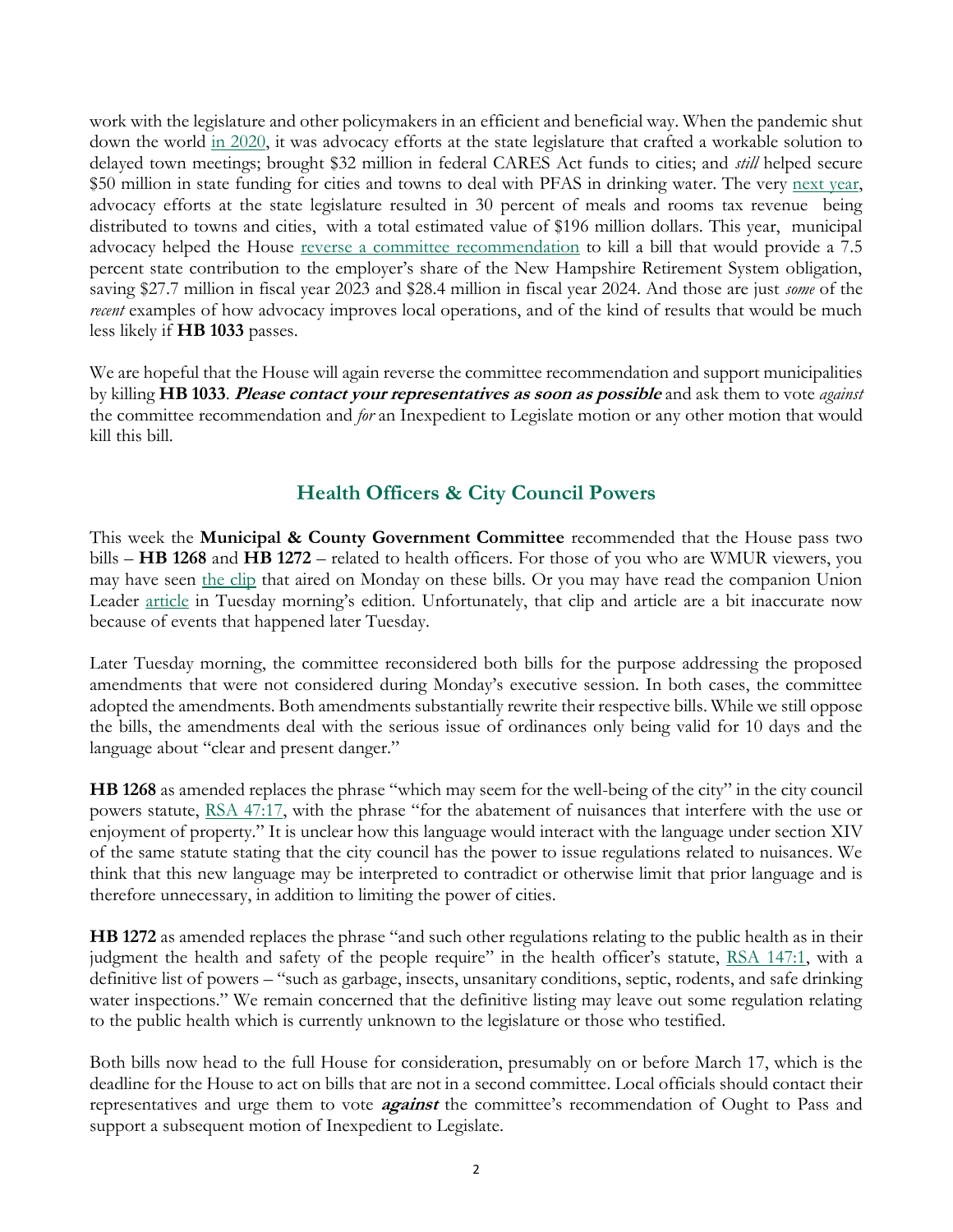# **Default Budgets Revisited and Revised**

On Wednesday, February 23, the **House Municipal and County Government Committee** recommended **[HB 1070](http://www.gencourt.state.nh.us/bill_status/pdf.aspx?id=26094&q=billVersion)** Ought to Pass on a party line vote. **HB 1070** would change the calculation of the default budget in an official ballot referendum (SB 2) town by requiring that any reduction to an appropriation made by the governing body in the proposed budget be subtracted from the default budget. This undermines the whole purpose of a default budget.

The point of a "default" budget is exactly that–if the voters do not approve the governing body/budget committee's proposed budget for the coming year, the town will "default" to last year's budget. The default budget is not a vehicle for policy changes for the coming year–it is last year's budget, adjusted only to eliminate non-recurring expenditures and to include items required by law or contract.

**HB 1070** introduces the strange notion that when the select board or the budget committee proposes changes for the coming year's budget, those changes should be artificially grafted onto last year's budget. This contradicts the fundamental proposition that the default budget is essentially a re-adoption of the previous year's budget, and it eliminates the voters' ability to choose between two budgets. Again, the point of the default budget is that if voters don't like the proposed budget for the coming year, they can choose to keep last year's budget. **HB 1070** turns that choice into a Hobson's choice–the voters can either approve the select board/budget committee's budget with the proposed reductions or reject that budget and choose the default budget–which will have exactly the same reductions! If the voters do not support the proposed reductions, they are simply out of luck. The bill is also internally inconsistent, requiring only that proposed reductions be incorporated into the default budget, while proposed <u>increases</u> would not be. Thus, the voters would still have a choice when it comes to increasing appropriations.

By taking this approach, **HB 1070** would require that the default calculation cross over two separate and distinct budget years. It would also make the default budget a moving target. As the proposed budget is developed, endless iterations of the default budget may need to be calculated. The resulting line-item allocations shown on the default budget, which is supposed to reflect what the voters approved last year, could potentially be dramatically different from what was actually approved by the voters. Further, despite the new language being proposed, the default budget may still be higher than the proposed operating budget based on voter approved contractual obligations.

A simple example helps illustrate one of the serious problems with this bill:

Assume that at the public hearing on the budget, the governing body proposes an operating budget with a \$5,000 reduction in the public works department's vehicle repair and maintenance line due to the inclusion of a separate warrant article for the purchase of a new snowplow. In preparation for this meeting, the default budget would be prepared in accordance with RSA 40:13 XI (a), and under **HB 1070** would include the \$5,000 reduction.

If, at that hearing, there is a proposal to further reduce the public works department's line by \$10,000 (for a total reduction of \$15,000) and that is adopted by the governing body, the default budget would need to be recalculated. That recalculation would show a default budget appropriation for the public works department of \$15,000 less than the prior year.

At the deliberative session, the voters have the opportunity to debate and amend the operating budget, but under RSA 40:13, XI(b), they are prohibited from amending the default budget (although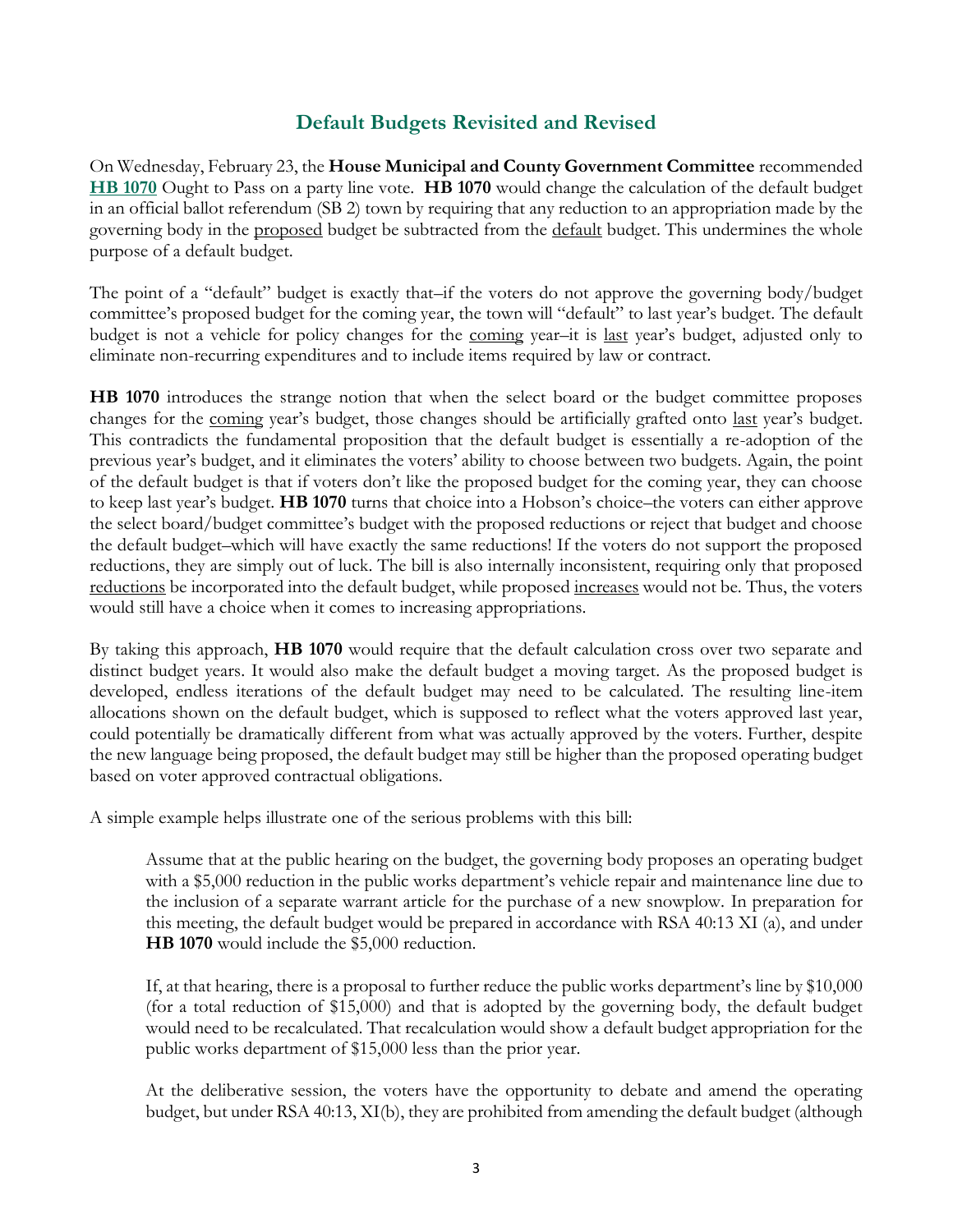they may debate it). If the voters at the deliberative session decide that the new snowplow is unnecessary and reduce the separate warrant article to \$0, it is not clear that the language proposed by **HB 1070** would allow them to restore \$15,000 to the public works department's line in the default budget, as that would contravene both the proposed reductions and the existing language of RSA 40:13, XI(b). Thus, the town could end up in the situation of having no new snowplow, but also less money to maintain the old one.

**HB 1070** will presumably be taken up on or before March 17, which is the deadline for the House to act on bills that are not in a second committee. Local officials should contact their representatives and urge them to vote against the committee's recommendation of Ought to Pass and vote for a motion of Inexpedient to Legislate.

## **Attorney-Client Privilege at Risk**

As we wrote in [Bulletin #3,](https://www.nhmunicipal.org/legislative-bulletin/2022-nhma-legislative-bulletin-03) **HB 1073**, as introduced, would repeal the exemption added into the Right-to-Know Law last year protecting attorney-client privileged and attorney-work product information from public disclosure.

Despite strong opposition from the New Hampshire Attorney General's Office, the New Hampshire Bar Association, municipal attorneys, municipal officials, the Association of Counties, NHMA, the School Boards Association, and the Commissioner of the Department of Agriculture, the House Judiciary Committee recommended **HB 1073** as Ought to Pass with an Amendment*.*

The amendment, instead of entirely repealing the exemption, would make records protected by attorneyclient privilege or the work product doctrine subject to disclosure "consistent with the public's right to know."

Aside from undermining the attorney-client privilege, the bill is now ambiguous. What "consistent with the public's right to know" actually means is unclear, setting this statute up for further interpretation by the supreme court, if this bill passes. That's the exact opposite result that legislation – particularly legislation that was enacted to protect a specific privilege – is supposed to achieve. This terminology is not defined anywhere in RSA chapter 91-A and, if passed, **HB 1073** is certain to lead to litigation so that a court can determine what the legislature meant by it.

Assuming the bill's supporters intend that *some* of these records should be publicly disclosed, passage of this bill threatens the relationship between government clients and their attorneys. Attorney-client privilege is fundamental to the attorney-client relationship. The protection it affords applies to every client, whether an individual, a corporation, or a governmental entity. The purpose of the privilege is to allow clients to be forthcoming with their attorneys *and* for attorneys to be able to provide honest and comprehensive legal advice in the manner best understood by their client. The exemption enacted last year enshrines that privilege into statute, ensuring that municipalities – and other public entities – can rely on having the same relationship with their attorney as any other organization. It prevents the creation of two separate "classes" of clients one that gets the benefit of the law of attorney-client privilege, and one that does not.

Local officials should contact their representatives and urge them to vote *against* the committee's recommendation of Ought to Pass and to support a subsequent motion of Inexpedient to Legislate. This bill will also presumably be taken up by the House on or before March 17, which is the deadline for the House to act on bills that are not in a second committee.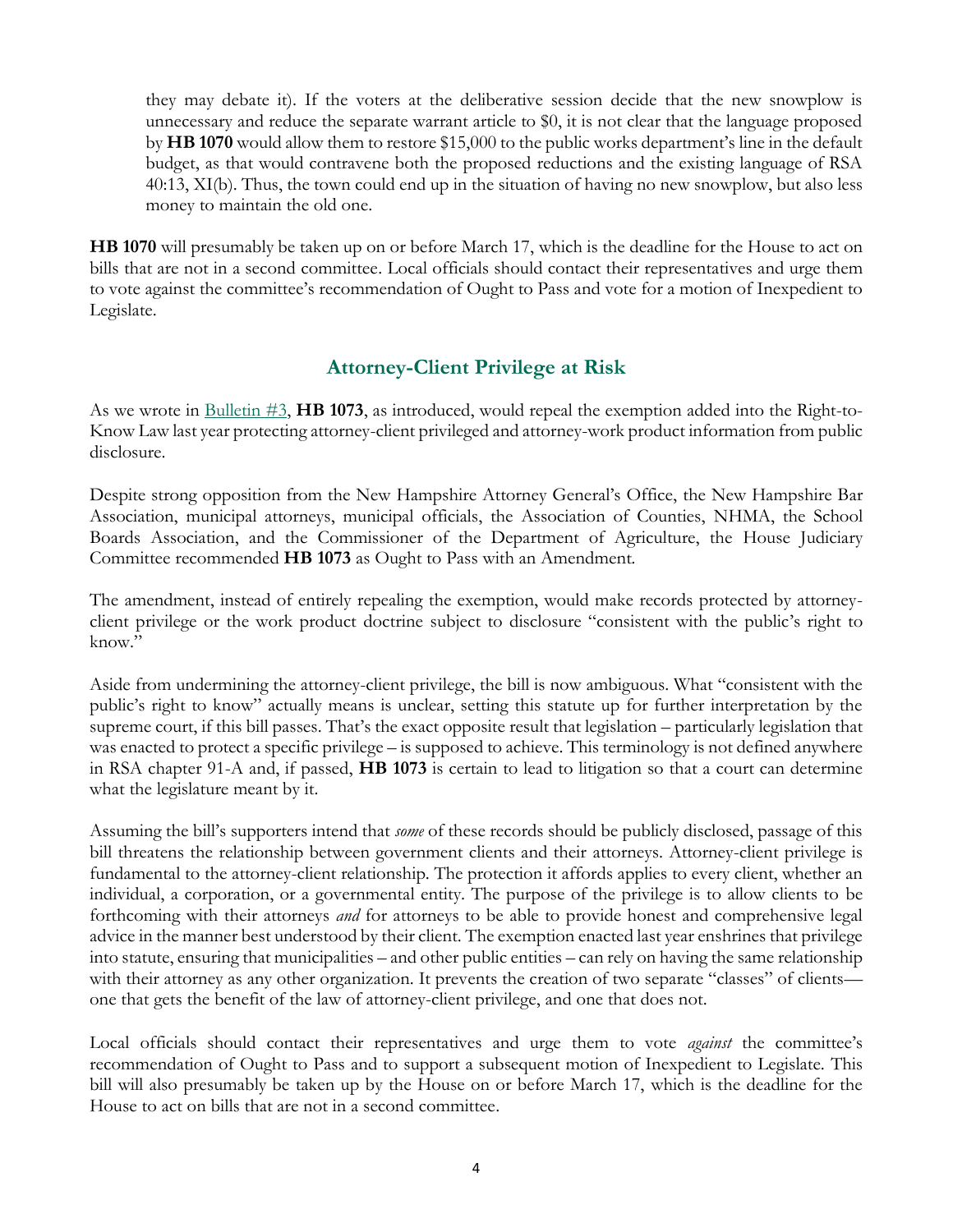# **RTK Ombudsman: Fifth Time's the Charm?**

The Senate Judiciary Committee will hear testimony next week on **[HB 481,](http://www.gencourt.state.nh.us/bill_status/pdf.aspx?id=30009&q=billVersion)** which would establish the office of the Right-to-Know Law Ombudsman. The ombudsman would oversee a process to resolve Right-to-Know Law complaints in a less formal manner than a superior court trial.

This proposal has been kicking around the legislature for several years. In 2018 the House and Senate passed different bills, and then each killed the other's bill. In 2019 the Senate passed a bill but then tabled it, and it died on the table. In 2020 the Senate passed another bill, then referred it to the Finance Committee for further study. The Finance Committee recommended it for interim study, but it never made it back to the full Senate, because it died when the legislature shut down due to COVID-19. In 2021 the House passed the current bill, then referred it to the House Finance Committee, which retained it. The Finance Committee recommended the bill last fall, and the full House passed it (again) in January. Now it moves to the Senate.

Under the bill, anyone who believes there has been a Right-to-Know Law violation could file a complaint with the ombudsman, rather than with the superior court, and the public body or agency would have 20 days to file a response. The ombudsman would then hold a hearing and issue a ruling within 30 days.

The ombudsman's decision could be appealed to the superior court, and the court's review would be *de novo*. It is hoped, however, that there would be few appeals, with the result that both sides spend less time and less money on litigation. The ombudsman must be a member of the New Hampshire bar with a minimum of five years of full-time experience and be knowledgeable about the Right-to-Know Law.

We have expressed cautious support for the bill, because a faster and less expensive process for resolving Right-to-Know Law complaints is in everyone's interest. However, the usefulness of this process will depend heavily on the competence and credibility of the ombudsman. The right to appeal to the superior court acts as a safeguard, as does the bill's three-year sunset date. The law would automatically expire in 2025; if it turns out to be a disaster, it could go away, but if it works well, presumably the legislature would re-enact it.

The hearing is scheduled for **Tuesday, March 8, at 1:15 p.m., in State House Room 100.** If you are interested in the bill, please attend the hearing or contact your senator and members of the [Senate Judiciary](http://www.gencourt.state.nh.us/senate/committees/committee_details.aspx?cc=33)  [Committee.](http://www.gencourt.state.nh.us/senate/committees/committee_details.aspx?cc=33)

# **Get Involved in NHMA's Legislative Policy Process**

NHMA's biennial legislative policy process is getting underway. As a first step, we are recruiting volunteers to serve on our three legislative policy committees. These committees will review legislative policy proposals submitted by local officials and make recommendations on those policies, which will go to the NHMA Legislative Policy Conference in September.

**If you are a municipal official in an NHMA member municipality and are interested in serving on one of the policy committees, please contact the Government Affairs staff at 603-224-7447 or [governmentaffairs@nhmunicipal.org.](mailto:governmentaffairs@nhmunicipal.org)** 

Each of the committees deals with a different set of municipal issues. The committees and their subject areas are as follows:

• Finance and Revenue – budgeting, revenue, tax exemptions, current use, assessing, tax collection, retirement issues, education funding.